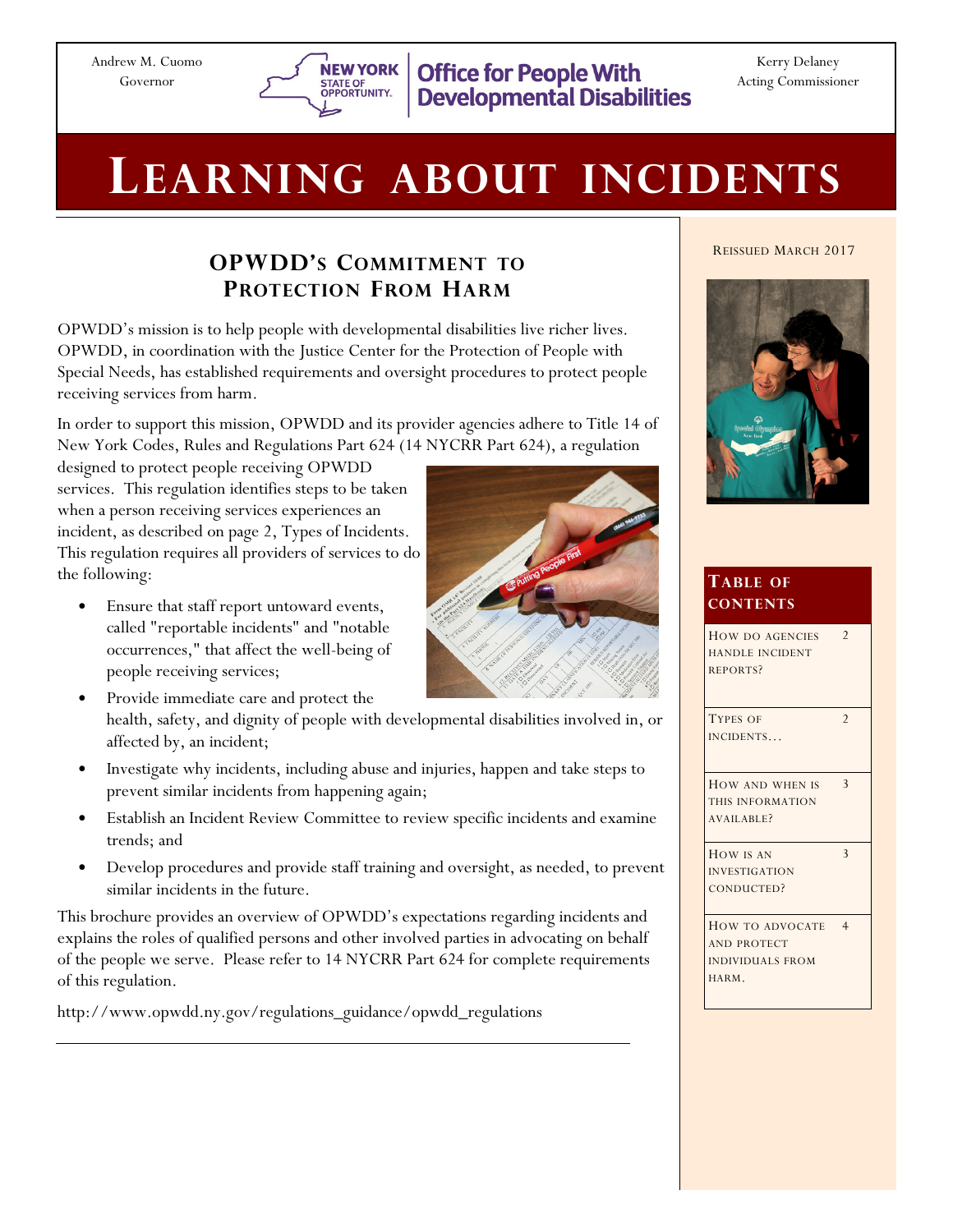# WHO IS ABLE TO RECEIVE NOTICE AND

Jonathan's Law requires that qualified persons are to be notified of certain events involving persons receiving services. Part 624, which includes Jonathan's Law notifications, requires that qualified persons are notified of all incidents.

Qualified persons include an individual receiving services, his or her legal guardian, or an involved parent, spouse, or adult child who has authority to provide consent for care and treatment.

Part 624 also requires that a person who does not meet the definition of a qualified person but who serves as an advocate for a person receiving services is to be notified of incidents.

Qualified persons, advocates, and correspondents may request incident information.

There are additional OPWDD directives on notifications involving Willowbrook class members.

#### HOW DO AGENCIES HANDLE INCIDENT REPORTS?

ASK FOR INCIDENT Incidents must be reported, investigated, recorded, reviewed by an Incident Review Committee, and acted upon to safeguard the well being of people receiving services.

Every provider must have a process for reporting the following incidents to OPWDD:

- Reportable Incidents of Abuse and Neglect
- Reportable Significant Incidents
- Serious Notable Occurrences

Providers must also have systems to manage Minor Notable Occurrences and other potentially harmful situations that do not rise to the level of a reportable incident or occurrence.

In addition, some incidents must be reported to the New York State Justice Center for the Protection of People with Special Needs (Justice Center). The Justice Center was created for the protection of people receiving services from facilities and programs that are certified or run by some State agencies, including OPWDD. Reportable incidents that happen in programs and services certified or run by OPWDD are reported to the Justice Center as well as OPWDD.

#### TYPES OF INCIDENTS...

Reportable incidents of abuse and neglect include physical, sexual, and psychological abuse, as well other prohibited conduct such as deliberate inappropriate use of restraint, and neglect.

Reportable significant incidents include medication errors that result in adverse effects, use of seclusion, mistreatment, missing person, choking events.

Serious Notable Occurrences include sensitive situations and deaths of people receiving services.

**Minor notable occurrences** include injuries that require treatment beyond first aid and theft and financial exploitation (involving \$15 to \$100).

When sharing the OPWDD 147, OPWDD 148 and other records/documents pertaining to allegations of abuse, providers are required by law to "redact" or edit to delete the names and identifying information regarding other individuals receiving services and employees.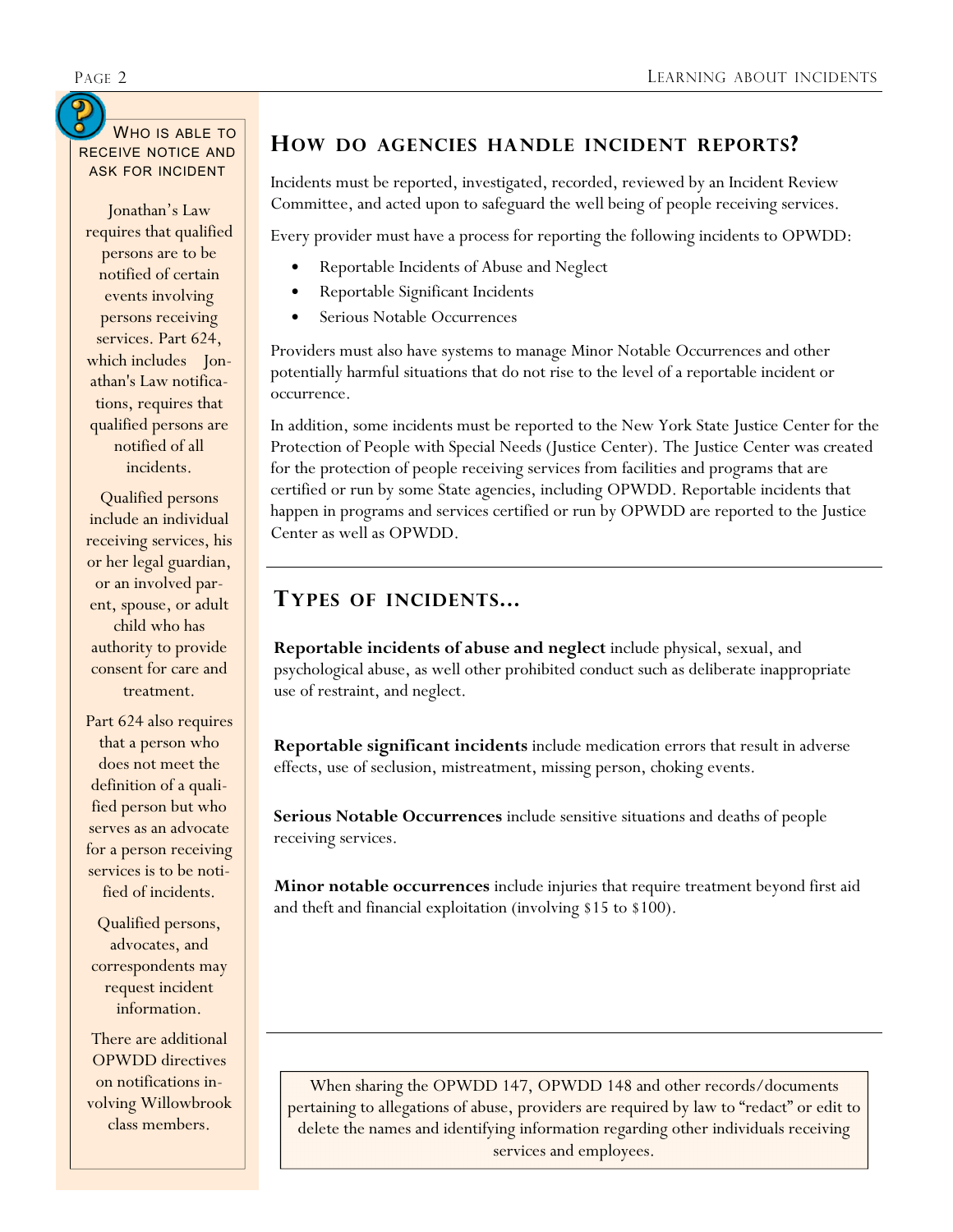## HOW IS AN INVESTIGATION CONDUCTED?

- Every reportable incident must be thoroughly investigated.
- The investigator will gather information from a variety of sources and prepare a report that includes a summary of evidence, conclusions, and recommendations. In the case of a report of abuse or neglect, the report will also include a finding of "substantiated" or "unsubstantiated."
- The investigative report is submitted to the agency's Incident Review Committee for review. The committee is required to review and monitor investigatory procedures (except when the case is investigated by the Justice Center or the Central Office of OPWDD) and may in some cases, recommend further investigation.

## HOW AND WHEN IS THIS INFORMATION AVAILABLE?

- Qualified persons, advocates, and correspondents will receive telephone notice as soon as reasonably possible following a report of an incident. They will also be provided with an offer to meet with the director of the agency (or his or her designee) to discuss the incident.
- Qualified persons and advocates who receive notice of an incident will automatically receive a report on actions taken (OPWDD Form 148) within 10 days of completion of the report.
- Qualified persons and advocates who receive notice of an incident may submit a written request for a copy of the incident report and should receive a redacted copy of the requested report within 10 days after the request is made.
- Qualified persons (called "eligible requestors" in Part 624) may also request additional information on reportable incidents, such as investigative reports. These reports, which must be redacted, are provided to requestors within 21 days after the closure of an incident or within 21 days following the request if an investigation is already completed.
- Written request for records or documents from that investigation should be directed to the agency that reported the incident.
- Requests may be made for information on incidents that occurred in the past. Part 624 includes requirements regarding time frames applicable to these requests.
- By law, all requested records and documents pertaining to incidents must be redacted (edited) so names and identifying information about people involved in incidents are not available to those who request incident information.

#### WHO CAN AN ADVOCATE (INCLUDING A "QUALIFIED PERSON" OR

CORRESPONDENT) SPEAK TO FOR

FOLLOW UP? An advocate should feel free to ask questions when he or she receives notice of an incident and may ask to speak with a supervisor for more information. The

the offer to meet with the agency director or designee.

advocate may also accept

If not satisfied, the advocate may direct questions or concerns to the director of the agency or other high level administrators.

For reports of abuse or neglect in a certified program, the Mental Hygiene Legal Services (MHLS) may also be a resource.

The OPWDD Incident Management Unit may also help resolve outstanding issues.

There is an administrative appeal process for advocates who have been denied incident records requested from an agency providing services.

Contact the OPWDD Incident Records Appeals Officer, 44 Holland Avenue, Albany, NY 12229 for more information.